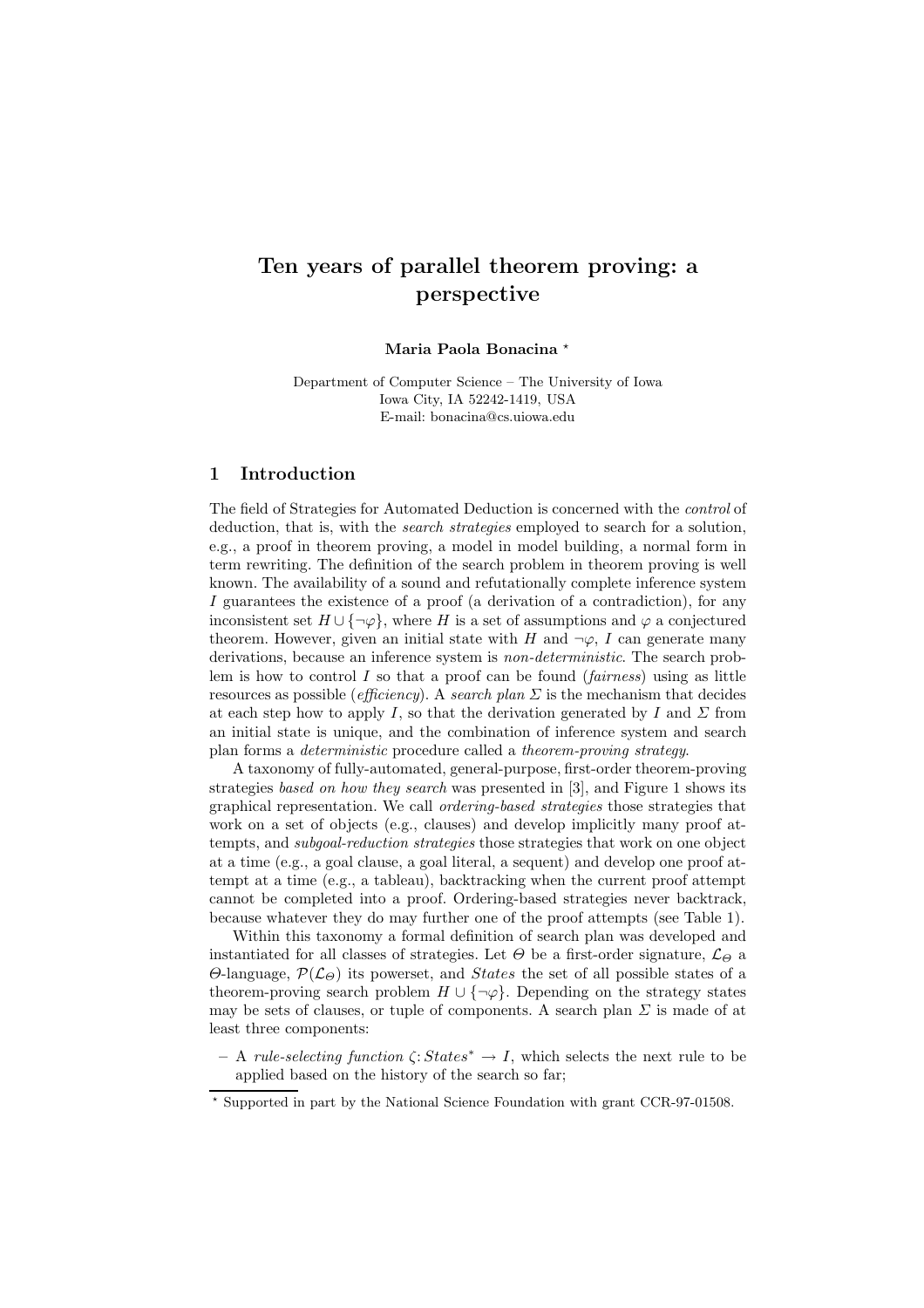

Fig. 1. Classes of strategies

|                                      | Ordering-based | Subgoal-reduction                        |
|--------------------------------------|----------------|------------------------------------------|
| Data                                 |                | set of objects one goal-object at a time |
| Proof attempts built many implicitly |                | one at a time                            |
| Backtracking                         | no             | ves                                      |
| Contraction                          | ves            | nο                                       |

Table 1. Two main classes of strategies

- A premise-selecting function  $\xi: States^* \times I \rightarrow \mathcal{P}(\mathcal{L}_{\Theta})$ , which selects the elements of the current state the inference rule should be applied to;
- A termination-detecting function  $\omega: States \rightarrow Bool$ , which returns true if the given state is successful (e.g., empty clause generated, tableau closed), false otherwise.

If the current state is not successful,  $\zeta$  selects a rule f and  $\xi$  selects premises  $\psi_1 \dots \psi_n$ , the next step will consist of applying f to  $\psi_1 \dots \psi_n$ . The sequence of states thus generated forms the derivation by  $\langle I, \Sigma \rangle$  from the given input.

Our objective is to extend the taxonomy of [3] to parallel strategies, and develop notions of parallel search plans. A basic motivation for this undertaking is that parallelism affects precisely the control of deduction; additional motivations come from strategy analysis and engineering of theorem provers. Strategy analysis is a new field whose goal is the machine-independent evaluation of theoremproving strategies; approaches to strategy analysis involve modelling and analyzing the searches produced by the various types of strategies, and therefore hinge on a search-based classification. Extending these tools (e.g., classification, notion of search plan, model of search) to parallel strategies supports the extension of the analysis itself (e.g., [1]). The engineering of theorem provers stands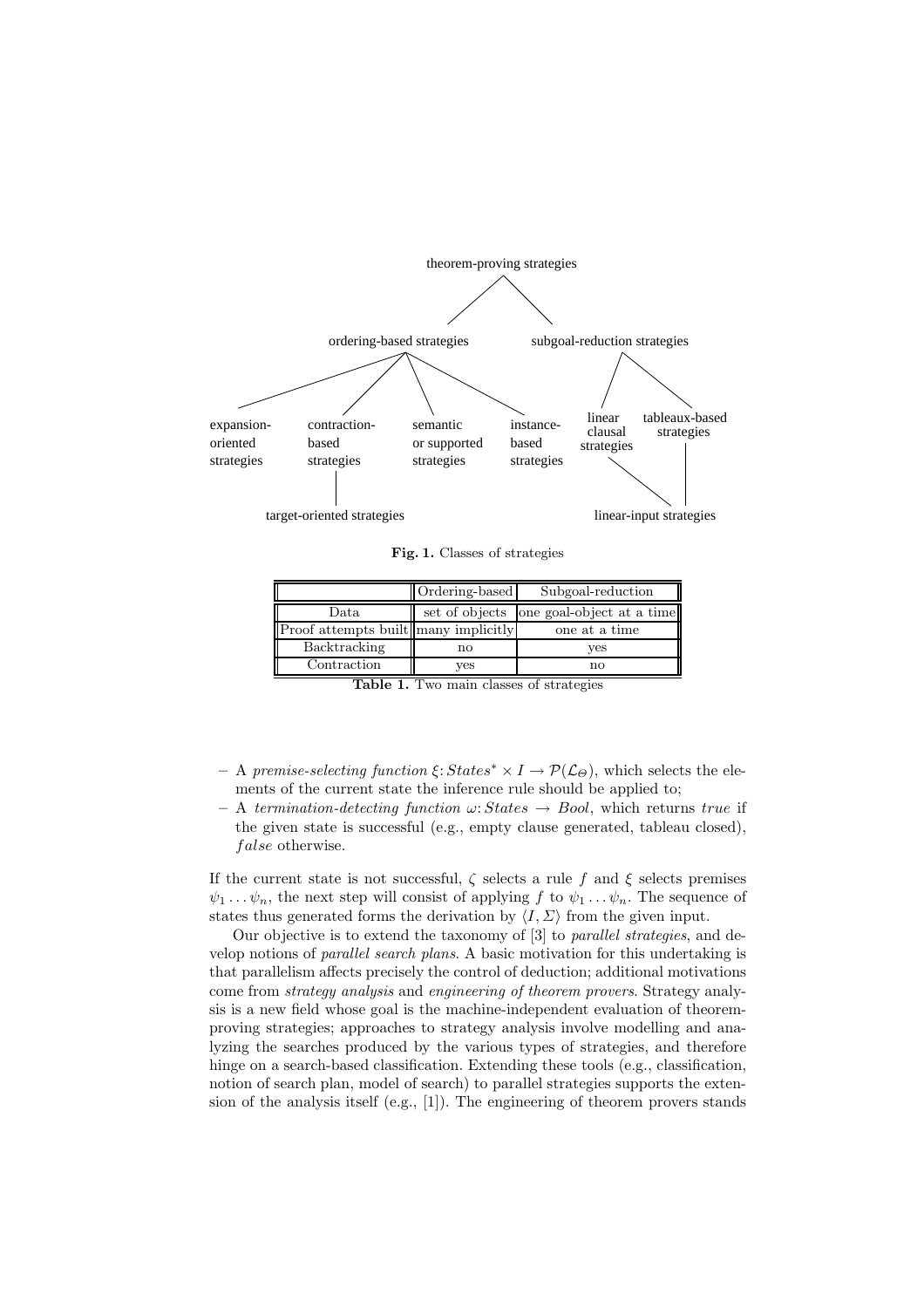to benefit from any development of formal tools to specify search plans, because theorem-proving methods are too often specified in terms of inference rules only, resulting in under-specification of the problem on one hand, and loss of knowledge on the other, since much information on search in theorem proving remains hidden in the implementations.

This is an extended abstract of [2], which we refer to for a survey of parallel strategies, comparison with related work, and a bibliography of over seventy references.

# 2 Principles of parallelization

Theorem proving can be parallelized in many ways: a distinction among parallelism at the term level, parallelism at the clause level, and parallelism at the search level was introduced in [4]. This classification is based on the granularity of the parallel operations and the data they manipulate, so that these three types of parallelism aim at representing fine-grain, medium-grain and coarsegrain parallelism for deduction, respectively (see Figure 2).

In parallelism at the term level, the data accessed in parallel are subexpressions of a formula such as terms or literals (here a "formula" means the basic unit of the language the inference system is for, e.g., a clause for clausal strategies, an equation for pure equational strategies), and the parallel operations are subtasks of an inference step. Thus, parallelism happens below the inference level, as in parallel matching, parallel unification and parallel term rewriting. The rationale for parallelism at the term level is that since a strategy executes these low-level operations very frequently, if one can make them very fast by parallelism, the overall performance of the strategy should improve.

In parallelism at the clause level, the data accessed in parallel are formulae, and the parallel operations are inferences, so that parallelism is at the inference level. Theorem-proving methods with parallel inferences within a single search (e.g., parallel resolution steps) belong to this category. The motivation is to speed-up the execution of the strategy by doing many inferences at each step.

Parallelism at the search level means parallel searches, that is, multiple deductive processes, each executing a strategy, developing a derivation and building its own set of data, search in parallel the space of the problem until one of them finds a proof. Approaches to parallel search are distinguishable based on how they differentiate and combine the activities of the deductive processes. One possibility is to subdivide the search space among the processes by subdividing the inferences or decomposing the problem: we use distributed search for this principle, using the word "distributed" in its literal meaning of "giving each a share of something." Distributed search aims at obtaining a speed-up over sequential search by ensuring that each parallel process has to search only a part of the whole space.

Another possibility is to let each process handle the problem in its entirety and differentiate them by having each process use a different search plan: we call this principle multi-search, because multiple plans are applied. The intuition be-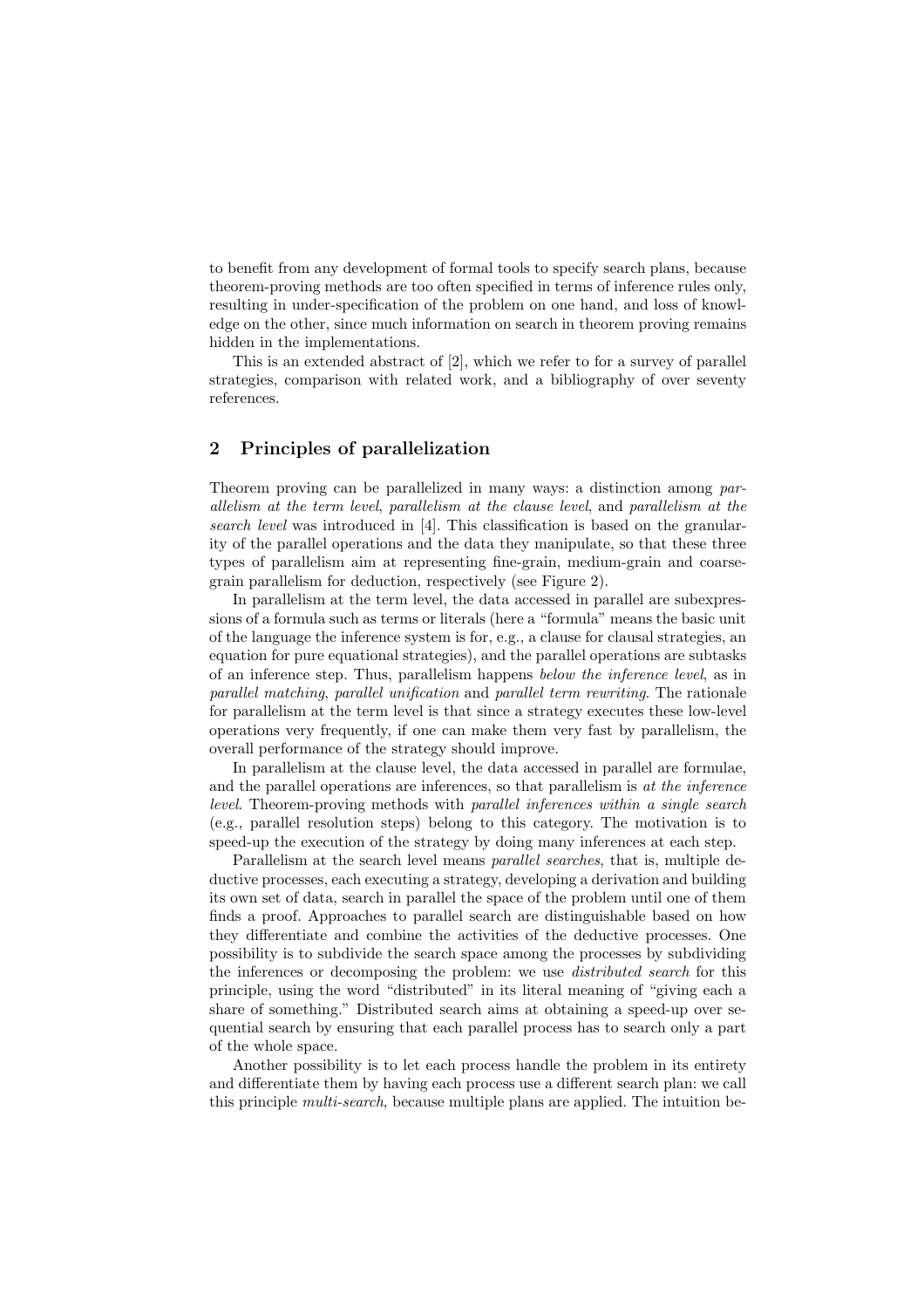

Fig. 2. Types of parallelism in deduction

hind multi-search is that parallel processes executing different search plans will search the space of the problem in different order. Thus, multi-search aims at obtaining a speed-up over sequential search by letting each process take advantage of data earlier than its search plan would allow, because such data has been generated and communicated by other processes following different plans. Note that also distributed search may induce this effect, because a process barred from exploring a certain part of the search space may reach sooner deeper parts of its allowed portion, and send to other processes not only data that they would not generate because of the partition, but also data that they would generate much later. Distributed search and multi-search are not mutually exclusive: a strategy may feature instances of both principles.

A third option is to let each process have the same problem and search plan, but assign them different inference systems, leading to what is called a heterogeneous system. A motivation for heterogeneous systems is to use parallelism to combine subgoal-reduction and ordering-based inferences, typically by enabling subgoal-reduction processes to use clauses generated by the ordering-based processes as lemmas. If an heterogeneous system is combined with multi-search, each process executes a different theorem-proving strategy. Parallel search approaches where all processes have the same inference system are called *homogeneous*.

In Figure 2, parallel term rewriting overlaps with both parallelism at the term level (the data accessed in parallel are terms), and parallelism at the clause level (if each rewrite step is regarded as an inference). Thus, its classification is affected also by the application: in a context where the whole computation is a reduction one may consider parallel term rewriting as parallelism at the clause level; in the context of theorem proving, where the whole computation is better seen as a search, and each normalization, rather than each rewrite step, may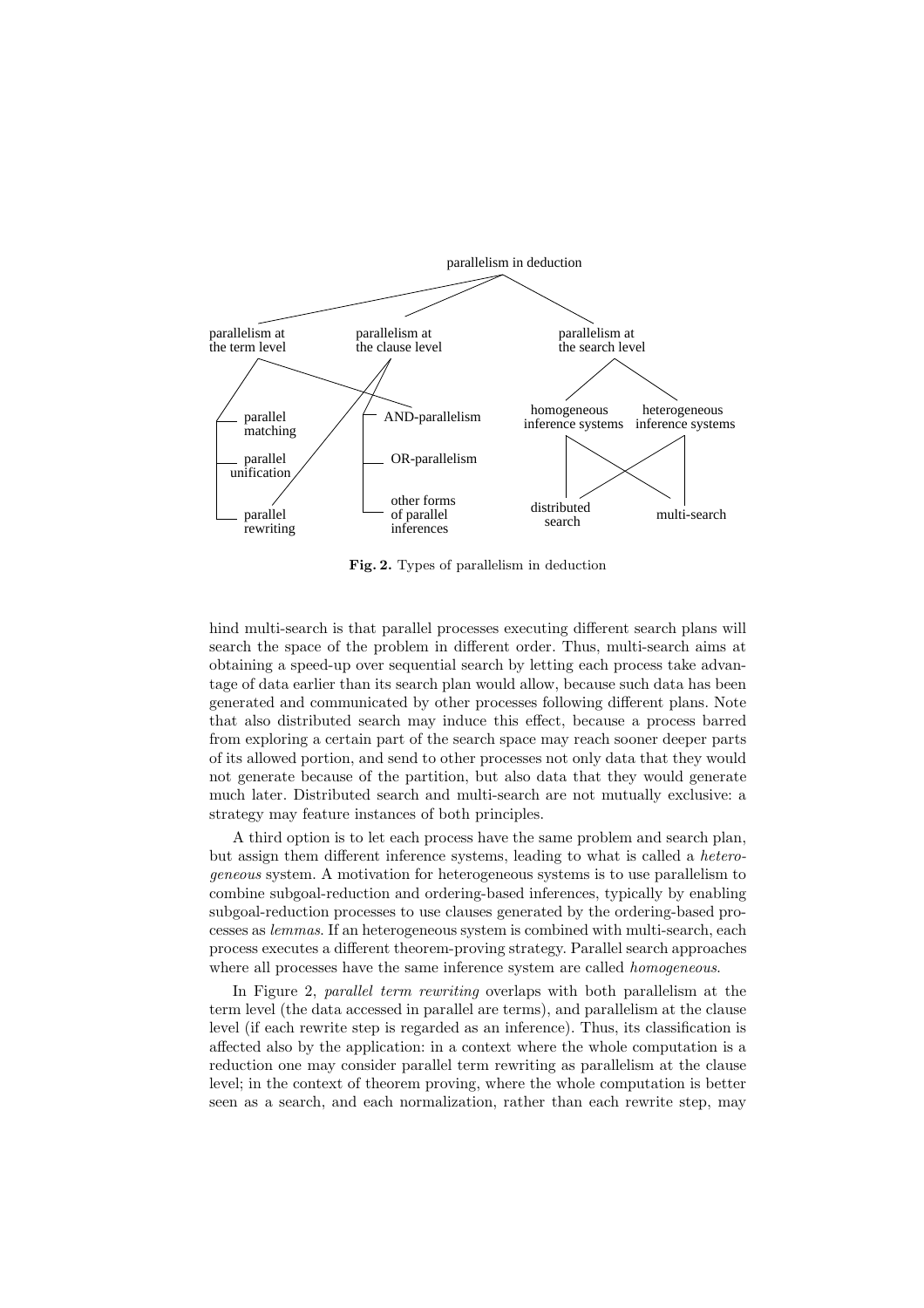constitute an inference, it is more natural to consider parallel term rewriting as parallelism at the term level.

The classification of AND-parallelism and OR-parallelism depends on the granularity: the traditional concepts of AND-parallelism (try in parallel the conjuncts of the current goal) and OR-parallelism (apply in parallel many rules to the selected literal of the current goal) are applied within one derivation, one search process, and therefore are instances of parallelism at the clause level. In fact, AND-parallelism may also be considered as parallelism at the term level, since the data accessed in parallel are the literals of a goal clause, hence subexpressions of formulae. However, envision a collection of parallel search processes, each developing its own derivation (e.g., its own sequence of tableaux) and having different AND-rules (i.e., different  $\xi_1$ ) or different OR-rules (i.e., different  $\xi_2$ : then such situations represent forms of multi-search.

While in principle everything can be implemented in either shared memory or distributed memory, most methods with parallelism at the term or clause level use shared memory, and most parallel search methods use distributed memory. Tools for parallel programming, however, often let the high-level application programmer ignore whether the memory is physically shared or distributed, so that what is relevant is not the physical memory but the logical view of the memory: for instance, for ordering-based strategies, whether the method assumes a shared database of clauses, or separate databases and communication by message passing. In parallel search the processes develop separate derivations, and therefore require separate databases and communication by message passing; the latter can be implemented over a network or in a shared memory. Thus, distributed deduction and distributed strategies have also been used for methods with parallelism at the search level, especially those with distributed search.

## 3 A taxonomy of parallel theorem-proving strategies

While parallel theorem proving is still a young field, several approaches to parallelization have been tried for various classes of strategies: Figure 3 summarizes the taxonomy in [2], and combines Figures 1 and 2, with dotted lines linking types of parallelism and classes of strategies they have been applied to.

The heart of the study in [2] is to consider how the principles of parallelization of Section 2 affect the notion of search plan: given a sequential strategy  $\mathcal{C} = \langle I, \Sigma \rangle$ , assume that we denote by  $\mathcal{C}' = \langle I, \Sigma' \rangle$  its parallelization; then the question is what is  $\Sigma'$  depending on the applied parallelization principle.

For parallelism at the term level, we find that exactly because the term level is below the level where the search plan makes decisions, the search plan is unaffected by the parallelization. Most fine-grained methods choose one of two approaches. The first one consists of replacing the search plan by a lowlevel data-driven form of concurrency, where all conflict-free inferences happen in parallel; an example is concurrent rewriting. The second approach is to be strategy-compliant in the sense that the parallel strategy is guaranteed to execute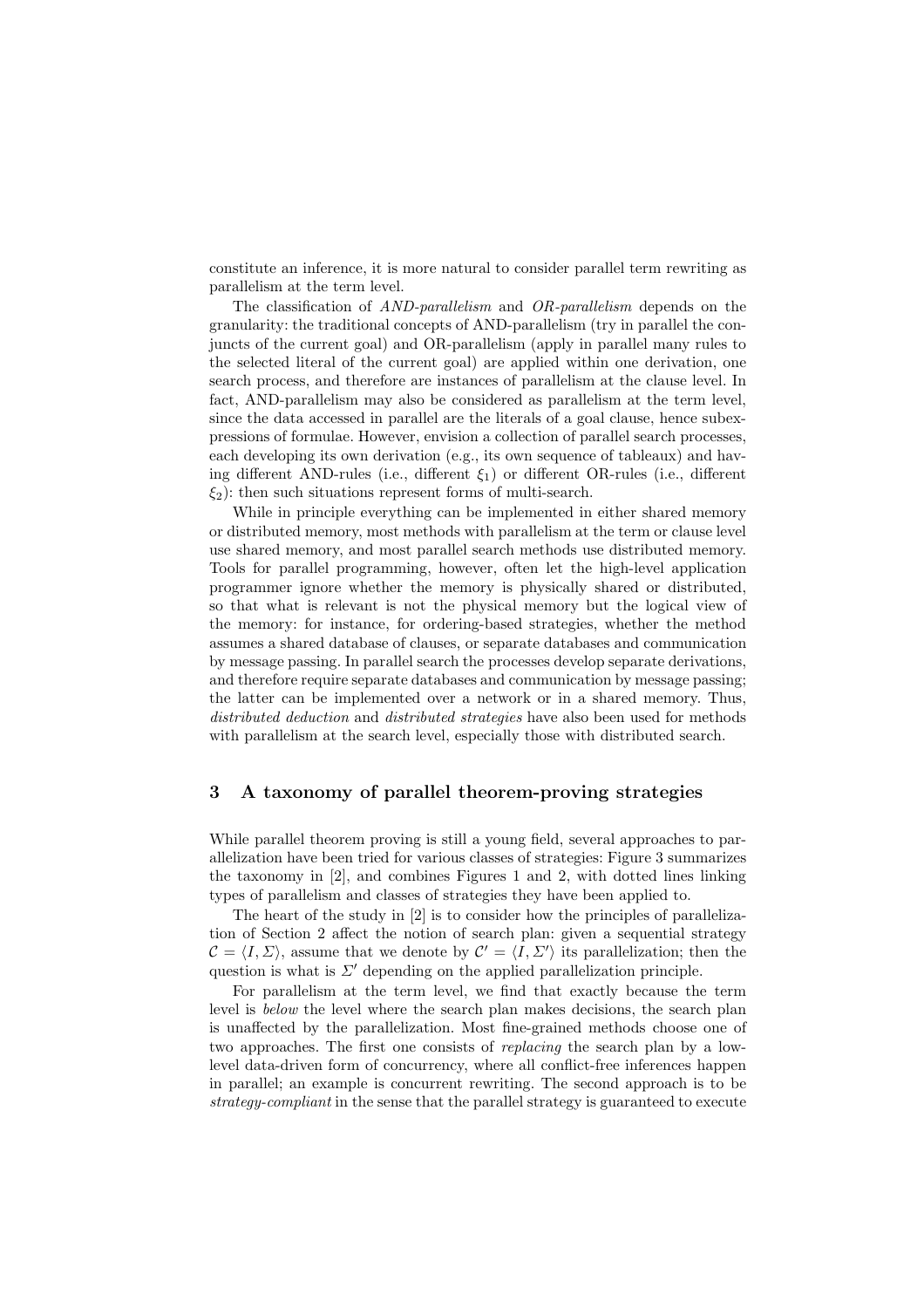inferences in the same order as the sequential strategy, so that  $\Sigma' = \Sigma$ , and  $\mathcal{C}'=\mathcal{C}.$ 

For parallelism at the clause level, a study of several parallel methods, both ordering-based and subgoal-reduction based, shows that the control of the parallel strategy is obtained by considering the actions of the sequential strategy as tasks (e.g., process a given-clause, solve a subgoal), and designing the parallel search plan as a scheduler that assigns tasks to parallel processes. Indeed, parallelism at the clause level parallelizes the inferences within one derivation, which are precisely what the search plan is supposed to order; thus, a parallel search plan for parallelism at the clause level is essentially a scheduler that assigns inferences to parallel processes.

In parallelism at the search level, each process generates a derivation, and therefore needs to execute a search plan. In addition to deduction, parallel search involves controlling communication (for both multi-search and distributed search) and subdivision of the work (for distributed search). Distributed search needs communication to preserve completeness and load-balance; multi-search needs it to allow every process to take advantage of the results of others, and also for completeness, if some processes employ unfair search plans.

In [2], we classify strategies based on whether the control of deduction and the control of parallelism are separate, or combined, because in the first case the search plan is responsible only for the control of deduction like in the sequential case. An approach to separate the control of deduction and the control of parallelism is to establish a hierarchy of parallel processes (e.g., master and slaves), with different processes playing different roles. The study in [2] covers master-slaves methods for distributed-search ordering-based strategies, multi- search ordering-based strategies, multi-search subgoal-reduction strategies, and heterogeneous systems. In most methods, each slave executes a sequential search plan to generate its derivation, and all other control issues (e.g., subdivision, communication, selection of "good" data, user interface) are dealt with in a centralized way by the master, which does not perform deductions. Thus, a parallel search plan for such strategies can be seen as a collection of sequential search plans, one per slave:  $\Sigma' = \langle \Sigma_1, \ldots, \Sigma_n \rangle$ , with  $\Sigma_1 = \ldots = \Sigma_n$  in the case of distributed search with no multi-search.

Other parallel search methods have no hierarchy, and assume that all processes are peers. Among these, the survey in [2] covers distributed-search ordering-based strategies, multi-search ordering-based strategies, and heterogenous systems based on combinations of theorem provers. If all processes are peers, there is no central control, and the search plan executed by each process controls both deduction and parallelism. Thus, this is the situation that truly requires a parallel search plan.

**Parallel search plans** We begin by defining the notion of *search plan with* communication, which will form the common core to define on one hand a multiplan, that is, a search plan for multi-search, and on the other hand a distributedsearch plan, that is, a search plan for distributed search.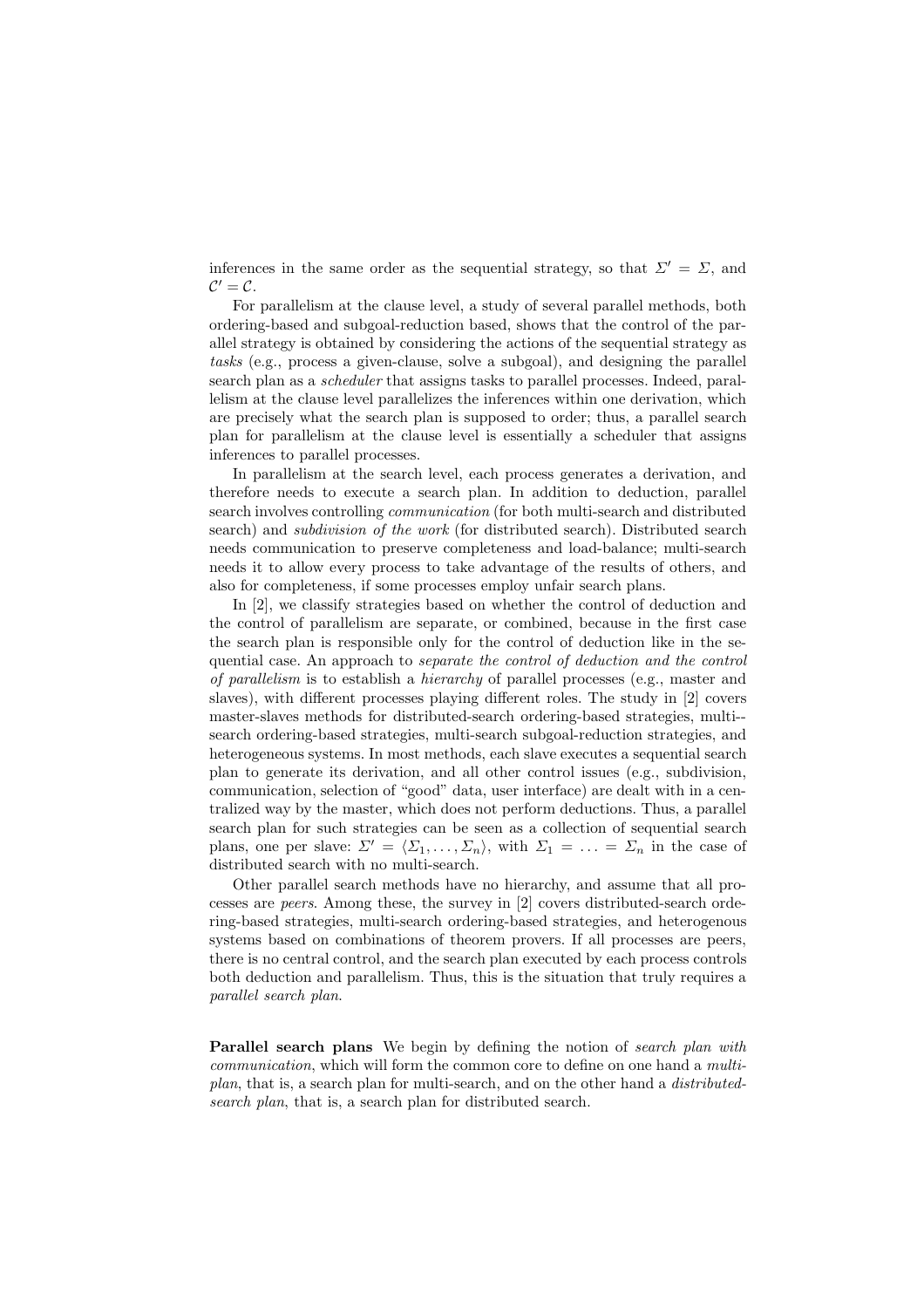In order to describe unambiguously how a strategy generates a derivation, inference rules were characterized already in [3] as functions  $f: \mathcal{P}(\mathcal{L}_{\Theta}) \to \mathcal{P}(\mathcal{L}_{\Theta}) \times$  $\mathcal{P}(\mathcal{L}_{\Theta})$ , which take as argument a set of premises, say X, and return a pair of sets, the set of generated data to be added,  $\pi_1(f(X))$ , and the set of data to be deleted,  $\pi_2(f(X))$ , where  $\mathcal{P}(\ )$  is powerset, and  $\pi_1$  and  $\pi_2$  are the projections  $\pi_1(x, y) = x$  and  $\pi_2(x, y) = y$ . If f does not apply to X,  $f(X) = (\emptyset, \emptyset)$ .

A theorem proving strategy with parallel search features, in addition to an inference system  $I$ , a set  $M$  of *communication operators*, including at least send and receive. Since communication is among the responsibilities of the search plan, we intend to view communication acts as steps of the derivation. For this purpose, we need to define the communication operators in such a way that communication steps are homogeneous with inference steps. Thus, we define them as functions that take as argument the set of data being communicated, and return a set of data to be added and a set of data to be deleted, relative to the process executing the communication step:

- $send: \mathcal{P}(\mathcal{L}_{\Theta}) \rightarrow \mathcal{P}(\mathcal{L}_{\Theta}) \times \mathcal{P}(\mathcal{L}_{\Theta})$  such that for all X, send(X) =  $(\emptyset, \emptyset)$ , because send does not modify the database of the sender; and
- $\text{ receive: } \mathcal{P}(\mathcal{L}_{\Theta}) \to \mathcal{P}(\mathcal{L}_{\Theta}) \times \mathcal{P}(\mathcal{L}_{\Theta})$ , such that for all X,  $\text{receive}(X) = (X, \emptyset)$ , because receive adds the received data to the database of the receiver.

Alternative definitions are discussed in [2].

Since the search plan is in charge of communication, the rule-selecting function  $\zeta$  may select not only inference rules, but also communication operators, yielding  $\zeta: States^* \to I \cup M$ . While this may be sufficient for some strategies, one may envision methods where rule selection keeps the identity of the process and the number of processes into account. Assuming that processes are denoted by natural numbers (e.g., if there are *n* processes, they are identified by  $0, \ldots, n-1$ ), we define  $\zeta: States^* \times \mathbb{N} \times \mathbb{N} \to I \cup M$ , where the second and third arguments are the identifier of the process which is doing the selection and the number of processes.

By applying similar considerations to the premise-selecting function  $\xi$ , we obtain that a search plan with communication for a set I of inference rules and a set M of communication operators has the form  $\Sigma = \langle \zeta, \xi, \omega \rangle$ , where

- $\zeta: States^* \times \mathbb{N} \times \mathbb{N} \to I \cup M$  selects an inference rule or a communication operator for the next step;
- $\xi: States^* \times \mathbb{N} \times \mathbb{N} \times (I \cup M) \to \mathcal{P}(\mathcal{L}_{\Theta})$  selects a set of premises from the current state (e.g.,  $\xi((S_0, \ldots S_i), n, k, f) \subseteq S_i$ ); and
- $-\omega: States \rightarrow Bool$  returns true if and only if the given state is successful.

If  $\zeta$  selects send, the data chosen by  $\xi$  will be sent. If  $\zeta$  selects receive, whichever data are pending to be received will be received, so that there is no need of selection of data for receive. If no data are pending, nothing is received (i.e.,  $receive(\emptyset) = (\emptyset, \emptyset)$ ). Thus, this notion of *receive* function models not only the act of receiving, but also the act of testing whether there are messages pending to be received, which is also a responsibility of a search plan with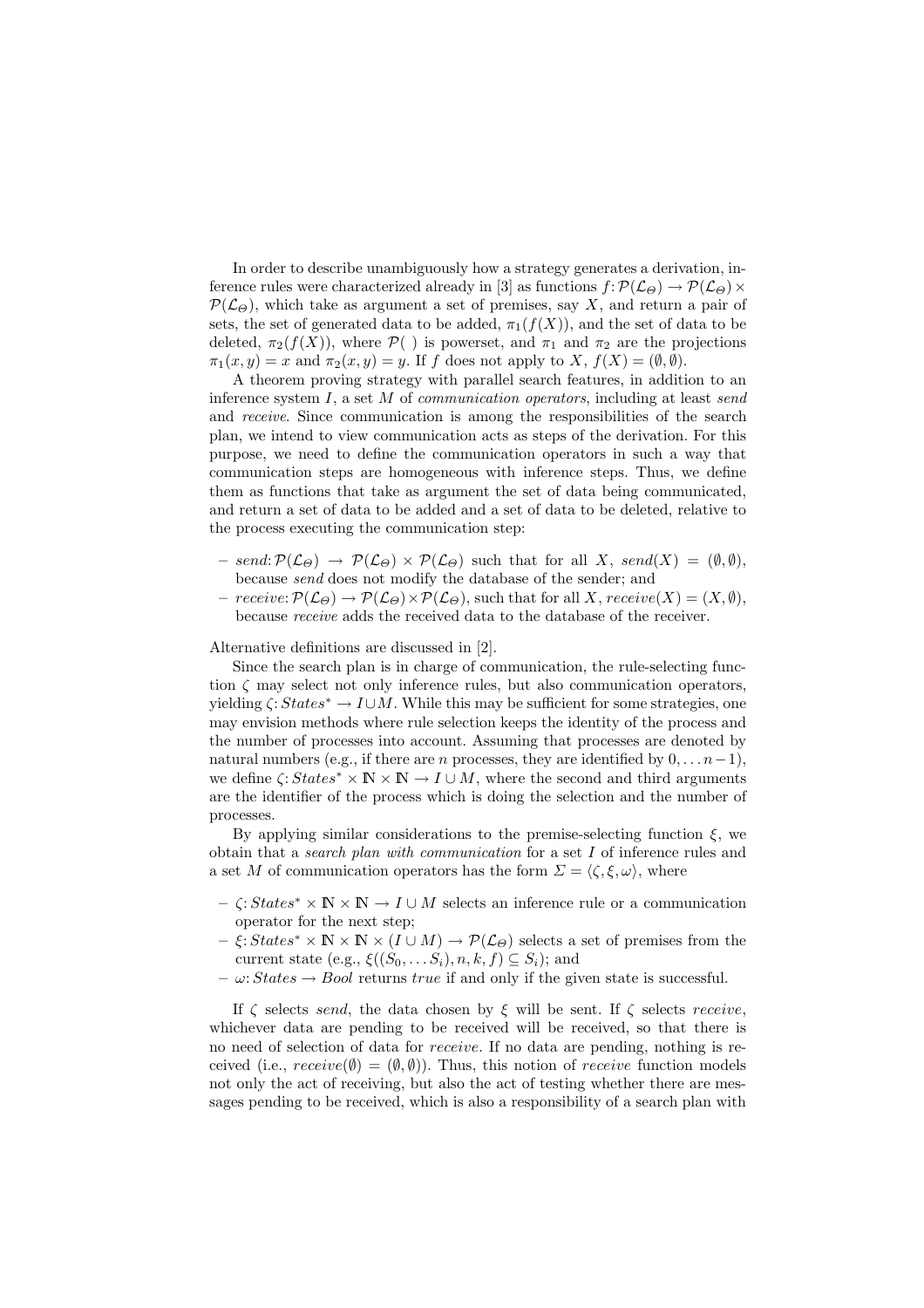communication. This notion of search plan with communication applies to both ordering-based and subgoal-reduction strategies, once States is instantiated appropriately.

Since the essence of multi-search is to use multiple search plans and let each process take advantage of others' results through communication, a multi-plan is simply a collection of search plans with communication, one per process:  $\Sigma =$  $\langle \Sigma_0, \ldots, \Sigma_{n-1} \rangle$ . The survey in [2] includes multi-plans where the  $\xi_i$ 's employ different goal-oriented heuristics, or different heuristics to decide which clauses deserve to be broadcast, or select the given clause by different criteria.

A distributed-search plan, on the other hand, needs an additional component to handle the subdivision. Given a theorem-proving problem S, a subdivision of the search space among processes  $p_0, \ldots, p_{n-1}$  is a subdivision of the inferences in the *closure*  $S_I^* = \bigcup_{k \geq 0} I^k(S)$  where  $I^0(S) = S$ ,  $I^k(S) = I(I^{k-1}(S))$  for  $k \geq 1$ , and  $I(S) = S \cup {\varphi \mid \varphi \in \pi_1(f(\varphi_1, \ldots \varphi_n)), \ f \in I, \ \varphi_1, \ldots \varphi_n \in S}.$ Since  $S_I^*$  is infinite and unknown, at each stage  $S_i$  of a derivation the search plan subdivides the inferences that can be done in  $S_i$ . Thus, the subdivision is built *dynamically* during the derivation. From the point of view of each process  $p_k$ , an inference is either *allowed* (it is assigned to  $p_k$  in the subdivision), or forbidden (it is assigned to others). Therefore, the subdivision of the search space can be modelled by distinguishing between allowed and forbidden steps, and  $\Sigma$  features a *subdivision function*  $\alpha$  for this purpose. A minimal version of a subdivision function is  $\alpha: \mathbb{N} \times I \times \mathcal{P}(\mathcal{L}_{\Theta}) \to \text{Bool}$ , where  $\alpha(k, f, X) = \text{true}/\text{false}$ means that  $p_k$  is allowed/forbidden to apply rule f to premises X. However, the above intuition that since  $S_I^*$  is not given, the subdivision is built dynamically, suggests that in general the subdivision function may keep the partial history of the derivation and the number of processes into account, yielding  $\alpha$ : States<sup>\*</sup> ×  $\mathbb{N} \times \mathbb{N} \times I \times \mathcal{P}(\mathcal{L}_{\Theta}) \rightarrow Bool.$ 

Once dependency on the history of the derivation is introduced, it is more general to allow subdivision functions to be partial functions, according to the intuition that  $\alpha$  may not be defined on premises that have not been generated. However, if  $\zeta$  and  $\xi$  can select a certain f and X,  $\alpha$  should be defined on their selection. For this purpose it would be sufficient to require that  $\alpha$  is total on existing clauses, but we require that  $\alpha$  is *total on generated clauses*, i.e.,  $\alpha((S_0, \ldots S_i), n, k, f, X) \neq \perp \text{ if } X \subseteq \bigcup_{j=0}^i S_j$ , because it is undesirable that  $\alpha$ "forgets" its decisions when clauses are deleted by contraction. Another requirement is that the subdivision function is *monotonic*, in the sense of not changing the status of a step after it has been decided:

 $\alpha((S_0, \ldots S_i), n, k, f, X) \sqsubseteq \alpha((S_0, \ldots S_{i+1}), n, k, f, X)$ , where  $\sqsubset$  is the partial ordering  $\bot \sqsubset false$  and  $\bot \sqsubset true$ .

Thus, a *distributed-search plan* for a set  $I$  of inference rules and a set  $M$ of communication operators has the form  $\Sigma = \langle \zeta, \xi, \alpha, \omega \rangle$ , where  $\langle \zeta, \xi, \omega \rangle$  is a search plan with communication, and  $\alpha$  is a subdivision function.

The next step is to relate sequential and parallel search plans: a search plan with communication  $\Sigma' = \langle \zeta', \xi', \omega' \rangle$  corresponds to a sequential search plan  $\Sigma = \langle \zeta, \xi, \omega \rangle$  for inference system I, if for all  $(S_0, \ldots S_i) \in States^*, n$  and k,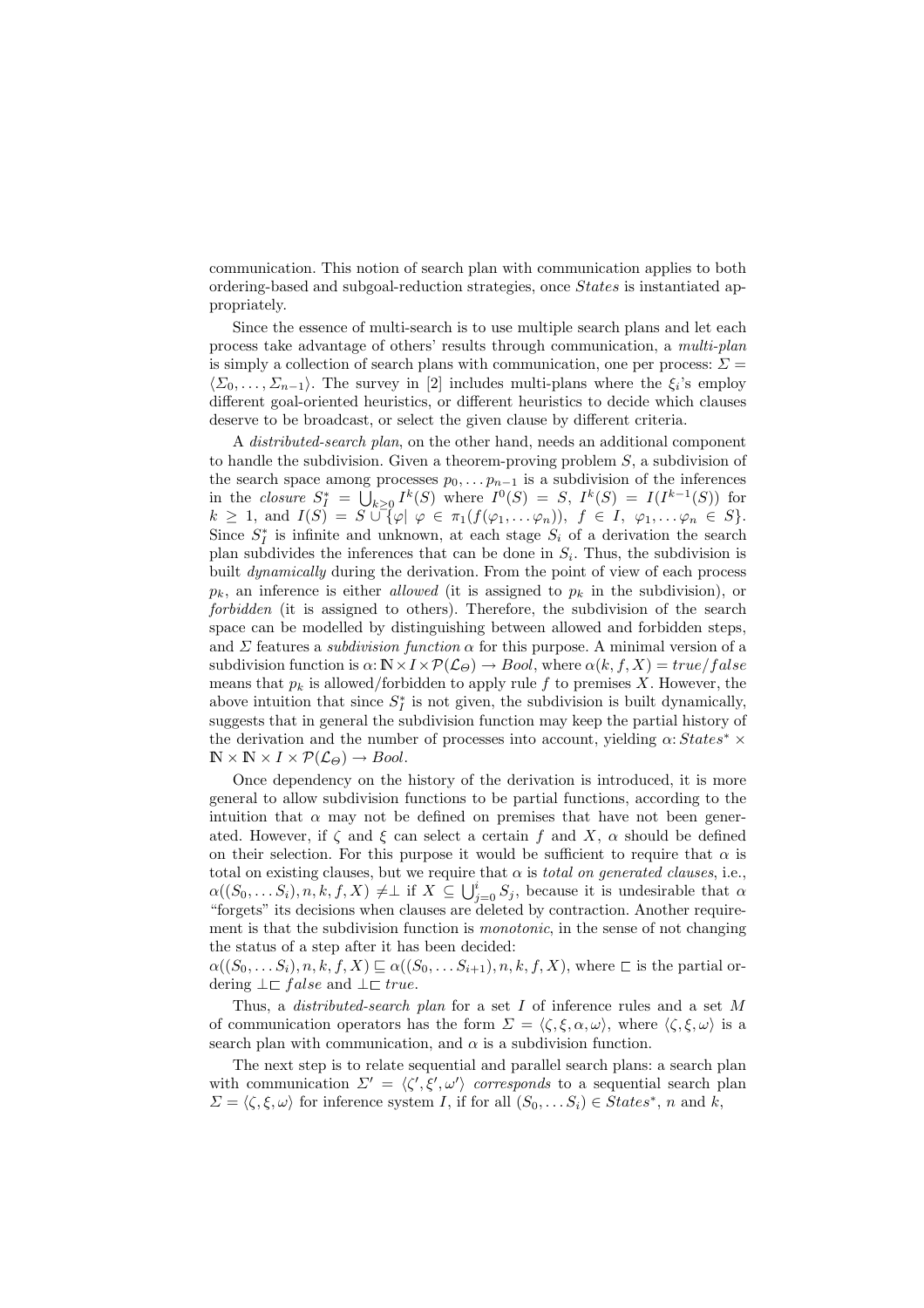- $-$  if  $\zeta'((S_0, \ldots S_i), n, k) \in I$ , then  $\zeta'((S_0, \ldots S_i), n, k) = \zeta(S_0, \ldots S_i)$  (whenever  $\zeta'$  selects an inference rule, it selects the rule that  $\zeta$  would select if given the same partial derivation),
- $\forall f \in \overline{I}, \xi'((S_0, \ldots S_i), n, k, f) = \xi((S_0, \ldots S_i), f)$  ( $\xi'$  selects the premises that  $\xi$  would select if given the same partial derivation and inference rule), and  $-\omega'=\omega$ .

A multi-plan  $\Sigma' = \langle \Sigma'_0, \ldots, \Sigma'_{n-1} \rangle$  is a parallelization by combination of the sequential search plans  $\Sigma_0, \ldots, \Sigma_{n-1}$  if for all  $i, 0 \le i \le n-1$ ,  $\Sigma_i'$  corresponds to  $\Sigma_i$ .

A distributed-search plan  $\Sigma' = \langle \zeta', \xi', \alpha, \omega' \rangle$  is a parallelization by subdivision of a sequential search plan  $\Sigma = \langle \zeta, \xi, \omega \rangle$  if  $\langle \zeta', \xi', \omega' \rangle$  corresponds to  $\Sigma$ . The name "parallelization by subdivision" captures the fact that the derivations generated by the parallel processes differ among themselves, and from the sequential derivation that  $\Sigma$  would generate from the same input, because of the subdivision function, which for every process forbids some choices, forcing it to choose something else.

A homogeneous parallel strategy is defined by a triple  $\langle I, M, \Sigma \rangle$ , which yields a multi-search strategy, if  $\Sigma$  is a multi-plan  $\langle \Sigma_0, \ldots, \Sigma_{n-1} \rangle$ , and a distributedsearch strategy, or distributed strategy tout court, if  $\Sigma$  is a distributed-search plan  $\langle \zeta, \xi, \alpha, \omega \rangle$ . A multi-search strategy  $\langle I, M, \Sigma' \rangle$  is a parallelization by combination of n sequential strategies  $\langle I, \Sigma_i \rangle$ , for  $0 \leq i \leq n-1$ , if  $\Sigma'$  is a parallelization by combination of the  $\Sigma_i$ 's. A distributed strategy  $\langle I, M, \Sigma' \rangle$  is a parallelization by subdivision of a sequential strategy  $\langle I, \Sigma \rangle$ , if  $\Sigma'$  is a parallelization by subdivision of  $\Sigma$ . A strategy with both distributed search and multi-search can be modelled by defining a multi-plan which is a collection of distributed-search plans.

A heterogeneous parallel strategy is defined by a vector  $\langle I_0, \ldots, I_{n-1}, M, \Sigma \rangle$ , with an inference system per process, and the same options for the search plan. A heterogeneous multi-search strategy can also be written in the form  $\langle I_0, M, \Sigma_0 \rangle, \ldots, \langle I_{n-1}, M, \Sigma_{n-1} \rangle$ , grouping together the inference system and the search plan for each process.

The following definition of parallel derivation covers distributed search, multisearch, their combination, and both homogeneous and heterogeneous inference systems. Given a theorem-proving problem S, the *parallel derivation* generated by strategy  $C = \langle I_0, \ldots, I_{n-1}, M, \Sigma \rangle$ , with  $\Sigma = \langle \Sigma_0, \ldots, \Sigma_{n-1} \rangle$ , for processes  $p_0, \ldots p_{n-1}$ , is a collection of n local derivations  $S = S_0^k \vdash_{\mathcal{C}} S_1^k \vdash_{\mathcal{C}} \ldots S_i^k \vdash_{\mathcal{C}} \ldots$  for  $k \in [0, n-1]$ , such that for all k and  $i \geq 0$ , if

- $-\omega^k(S^k_{i}) = false,$
- $-\zeta^k((\check{S_0^k},\ldots S_i^k),n,k) = f \in I_k,$
- either  $f = receive$  and there is a set of formulae X pending to be received, or  $f \neq receive$  and  $\xi^k((S_0^k, \ldots S_i^k), n, k, f) = X$ , and
- either  $f \in M$  or  $\alpha^k((S_0^k, \ldots S_i^k), n, k, f, X) = true$ ,

then  $S_{i+1}^k = S_i^k \cup \pi_1(f(X)) - \pi_2(f(X)).$ 

The strategy, and the derivation, is homogeneous, if  $I_0 = \ldots = I_{n-1}$ , heterogeneous, otherwise. When  $\omega^k(S_i^k) = true$ , process  $p_k$  sends a halting message to all other processes (note that for a homogeneous inference system it is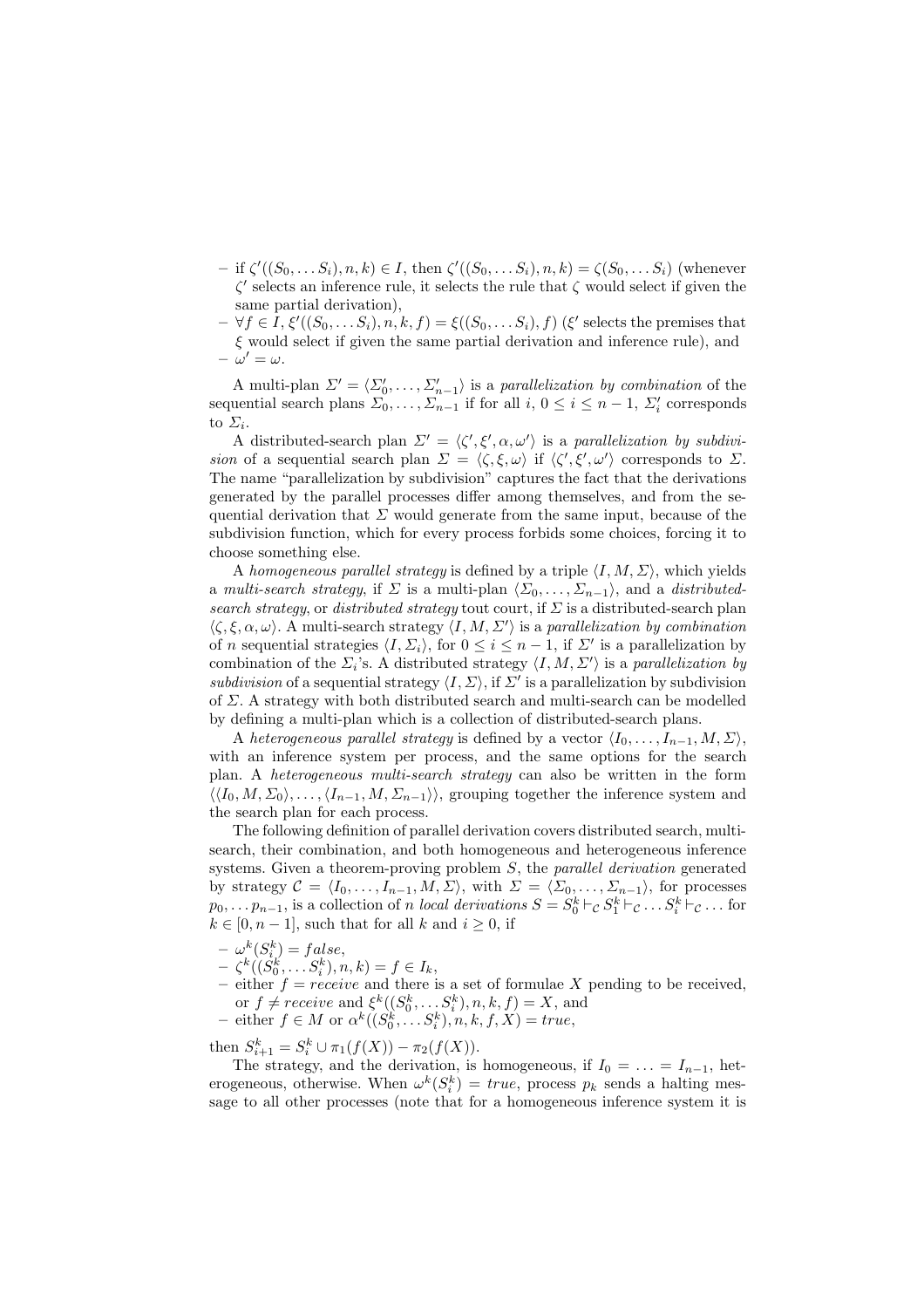$\omega^0 = \ldots = \omega^{n-1}$ , because the test for the generation of a refutation is the same for all processes). For simplicity, the definition has been given for states made of a single component, but one can replace the  $S_i$ 's with suitable tuples for the different types of strategies, either ordering-based or subgoal-reduction.

If  $\Sigma = \Sigma_0 = \ldots = \Sigma_{n-1} = \langle \zeta, \xi, \alpha, \omega \rangle$ , C is a distributed-search strategy, and the above definition yields a distributed-search derivation or distributed derivation for short.

If the  $\Sigma_i$ 's are not all equal, and for all  $i, 0 \le i \le n-1$ ,  $\alpha_i$  is the constant function equal to *true* on all arguments (hence no subdivision),  $\mathcal C$  is a multisearch strategy, and the above definition yields a multi-search derivation.

The above definition of parallel derivation captures the fact that all processes are *peers*, because every process  $p_k$  makes its decisions *locally*; indeed, the functions  $\zeta^k$ ,  $\xi^k$ ,  $\alpha^k$ , and  $\omega^k$  apply to the partial history of the local derivation generated by  $p_k$ .

#### 4 Discussion

Our previous analysis [4] considered factors such as size and monotonicity of the database during a derivation, conflicts among concurrent inferences, and the presence of backward-contraction, to suggest that parallelism at the search level may be overall the most promising, at least for ordering-based strategies.

In this paper, we have extended our analysis to the impact of the parallelization approaches on the control of search. We observed that approaches with parallelism at the term level may replace the search plan by low-level data-driven forms of concurrency, or produce strategy-compliant parallelizations. It seems that the potential problem is a loss of control for the former, and an excess of control for the latter. Data-driven concurrency may be appropriate for ground computations that are guaranteed to converge (e.g., computing a congruence closure for ground completion), but may represent a counter-productive loss of control in general theorem proving, where the essence, from a practical point of view, is not saturation (i.e., do all the steps, with the order being a secondary issue), but effective search (i.e., find a good order to do the steps in order to avoid doing them all). Strategy-compliant parallelizations, on the other hand, may be too conservative: they avoid the risk of mixing search with parallelism, but they renounce using parallelism to try to generate better searches.

Approaches with parallelism at the clause level turn the search plan into a *scheduler* of parallel inferences, assigning inferences – viewed as  $tasks - to$  a pool of parallel processes. This type of approach may have been appealing because it allowed to apply to theorem proving general scheduling techniques (e.g., task stealing). However, such techniques may not take specific theorem-proving knowledge into account (e.g., the differences between expansion tasks and contraction tasks). More importantly, the potential problem is one of granularity, that is, whether processing a given clause or a subgoal is a sufficiently large task. Intuitively, the risk is that such tasks are too small with respect to the amount of work required by the theorem-proving problem, so that too much time is spent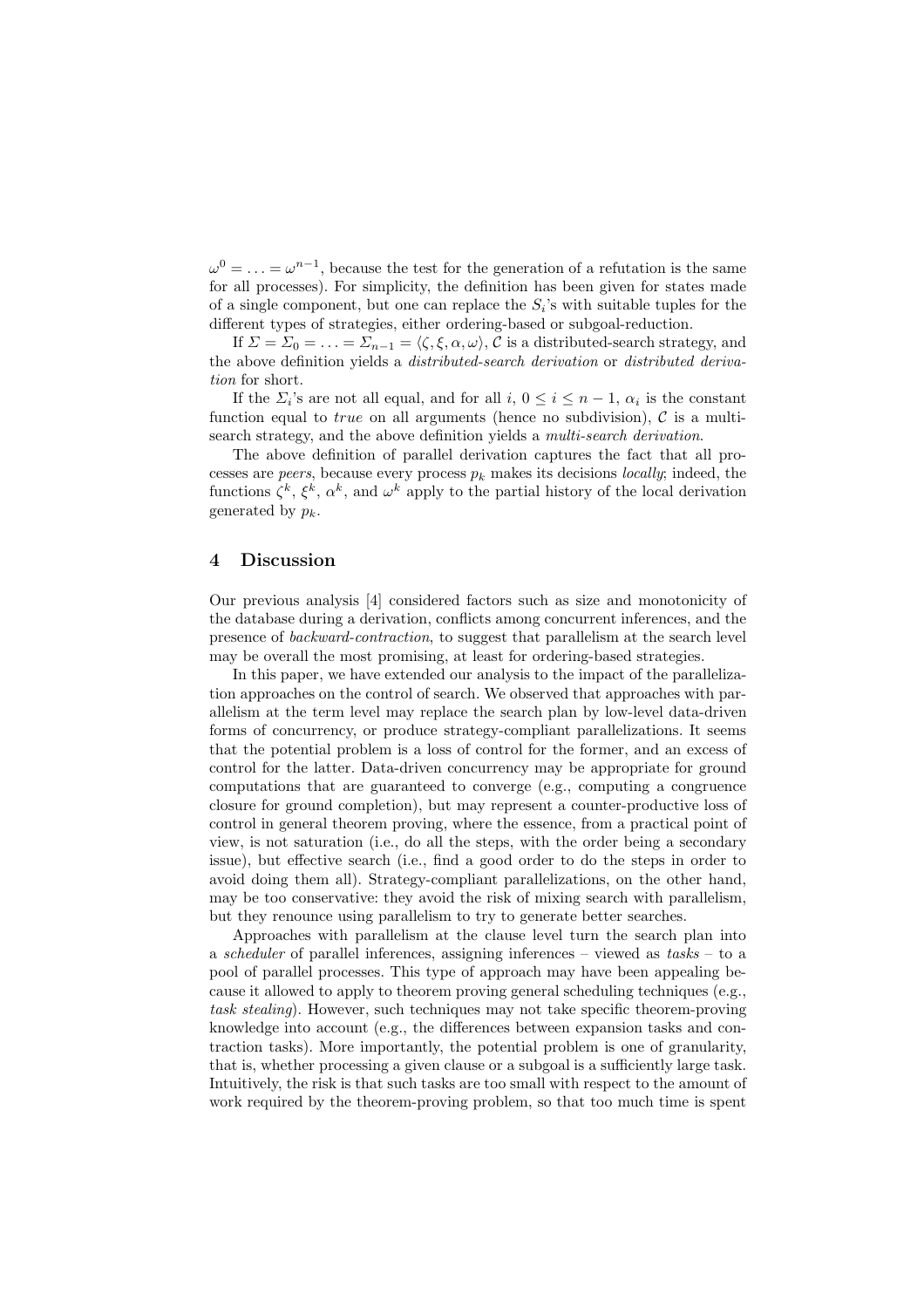in task scheduling and not in inference making. Furthermore, this problem may become worse as the difficulty of the theorem-proving problem grows (e.g., requiring to process tens of thousands of given clauses or subgoals), against the expectation that parallel theorem proving makes a difference precisely on the hardest searches.

In summary, the analysis of parallelization principles from the point of view of the search plan component of theorem proving, seems to confirm the philosophy of [4] in favor of parallelism at the search level. The evolution of the field since 1992, when the material in [4] was first written, appears to concur with this view: the survey in [2] shows a movement from fine or medium-grain parallelism towards coarse-grain parallelism, and from master-slaves hierarchies to peer processes.

Of course, parallel search is not free of obstacles. Problems include the cost of communication, overlapping searches and scalability. For the first one, a process may reach a proof faster exactly because it can ignore data handled by others; on the other hand, a delay in receiving an important clause (e.g., a good simplifier) may cause a process to perform redundant inferences. For the second one, if the parallel processes end up exploring overlapping areas of the search space, their efforts are partly wasted. In distributed search, the strategy induces a subdivision of the infinite unknown search space lying ahead by subdividing the generated search space. In these conditions, it is impossible to partition the search space into disjoint parts, and it is also difficult to minimize the overlap, especially in the search spaces of theorem proving, which are very redundant (i.e., there are many different ways of generating the same logical consequence). In multi-search, a source of overlap is that the search plans may not be sufficiently different: seemingly different search plans may turn out to generate searches with large overlap on some inputs. Part of the problem is that most known fair search plans are exhaustive, and it may be rare to get significantly different searches from plans that are all exhaustive in nature. The scarcity of truly diverse search plans may also be a reason why papers on multi-search methods rarely report experimental results for more than two or three processes. For parallel search to be beneficial, however, it may not be necessary to limit the overlap globally: it may be sufficient that the searches are different early on, so that a process may get sooner some important clause from some other process.

Scalability is difficult in parallel search, because the addition of a new process may change dramatically the searches of the others. In distributed search, one would expect that if we add more processes the performance improves, because each process should get a smaller portion of space to search. However, this is not guaranteed to happen, because increasing the number of processes changes the subdivision not only quantitatively, but also qualitatively. That is, the search space allowed to process  $p_k$  in a search with 2n processes may be radically different than the search space allowed to  $p_k$  in a search with n processes. The performance is not guaranteed to improve, because the subdivision with 2n processes may be worse from the point of view of finding a proof (e.g., it may break the search space in a way that prevents  $p_k$  from finding the proof found with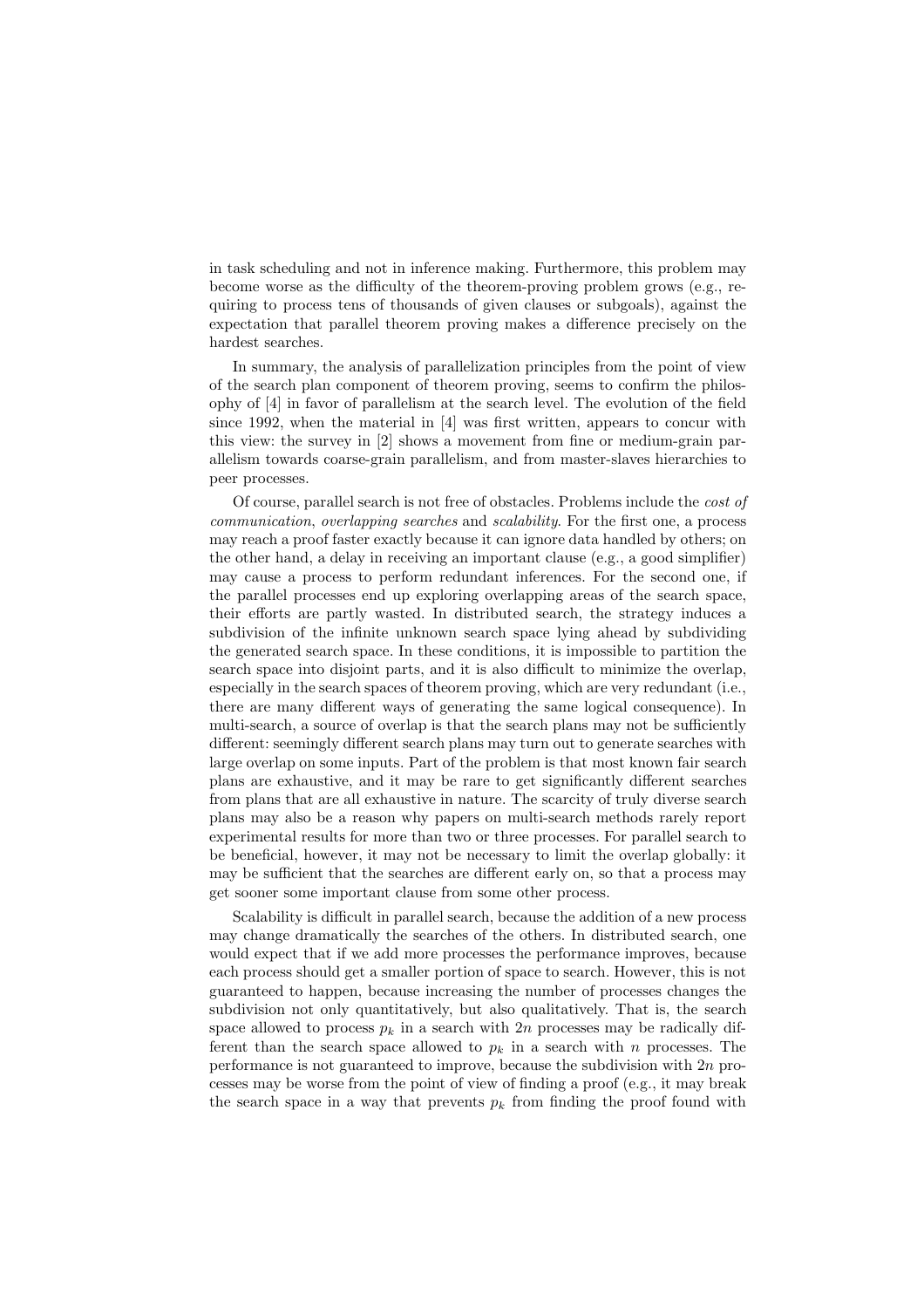n processes). In multi-search, enriching the pool with an additional search plan may not help, because the added search plan may not be good for the problem, or may not interact usefully with the other plans. Similar considerations apply to heterogeneous systems. One may regard the lack of scalability as a price to pay for the possibility of super-linear speed-up by parallel search. Super-linear speed-up is possible because the parallel strategy has a different search plan than its sequential counterpart.

Parallel theorem proving may be now ten years old (1989–1999), which is a very short time for a field of research. Therefore, there are many directions for further research. For instance, Figure 3 shows that not much work has been done in combining parallel search with semantic strategies, where one may envision parallel processes reasoning under different interpretations. Also, while multisearch has been applied to both ordering-based and subgoal-reduction strategies, distributed search does not seem to have been applied to the latter. A possible explanation comes from the differences in Table 1: since ordering-based strategies work with a set of objects, and build many proof attempts implicitly, it is quite natural to think of subdividing the set of objects, or, better, the inferences they permit, in order to subdivide the search space, hence the proof attempts. Subgoal-reduction strategies work on one goal object at a time, building a proof attempt at a time, so that the idea of a subdivision may be less natural, or may lead to fall back on OR-parallelism or other forms of parallelism at the inference level, if the subdivision is done within the single proof attempt. The application of distributed search to subgoal-reduction strategies will require to design distributed-search plans for such strategies. In addition to new directions in design, there is the entire area of analysis of parallel strategies. A formal analysis of subdivision, overlap and communication was begun in [1], applying the bounded search spaces methodology to distributed-search contraction-based strategies. We hope that the formalization of parallel search plans in this paper will be a preliminary step towards more analyses of parallel-search strategies.

Acknowledgements The author thanks the Fakultät Informatik of the Technische Universität Dresden where this work was completed.

## References

- 1. Maria Paola Bonacina. Analysis of distributed-search contraction-based strategies. In Jürgen Dix, Luis Fariñas del Cerro, and Ulrich Furbach, editors, *Proc. of the 6th* JELIA, volume 1489 of LNAI, pages 107–121. Springer, 1998. Full version available as Tech. Rep. 98-02, Dept. of Comp. Sci., Univ. of Iowa, April 1998.
- 2. Maria Paola Bonacina. A taxonomy of parallel strategies for deduction. Technical report, Dept. of Comp. Sci., Univ. of Iowa, May 1999.
- 3. Maria Paola Bonacina. A taxonomy of theorem-proving strategies. In Manuela Veloso and Michael J. Wooldridge, editors, Artificial Intelligence Today, volume 1600 of LNAI. Springer, 1999. To appear.
- 4. Maria Paola Bonacina and Jieh Hsiang. Parallelization of deduction strategies: an analytical study. Journal of Automated Reasoning, 13:1–33, 1994.